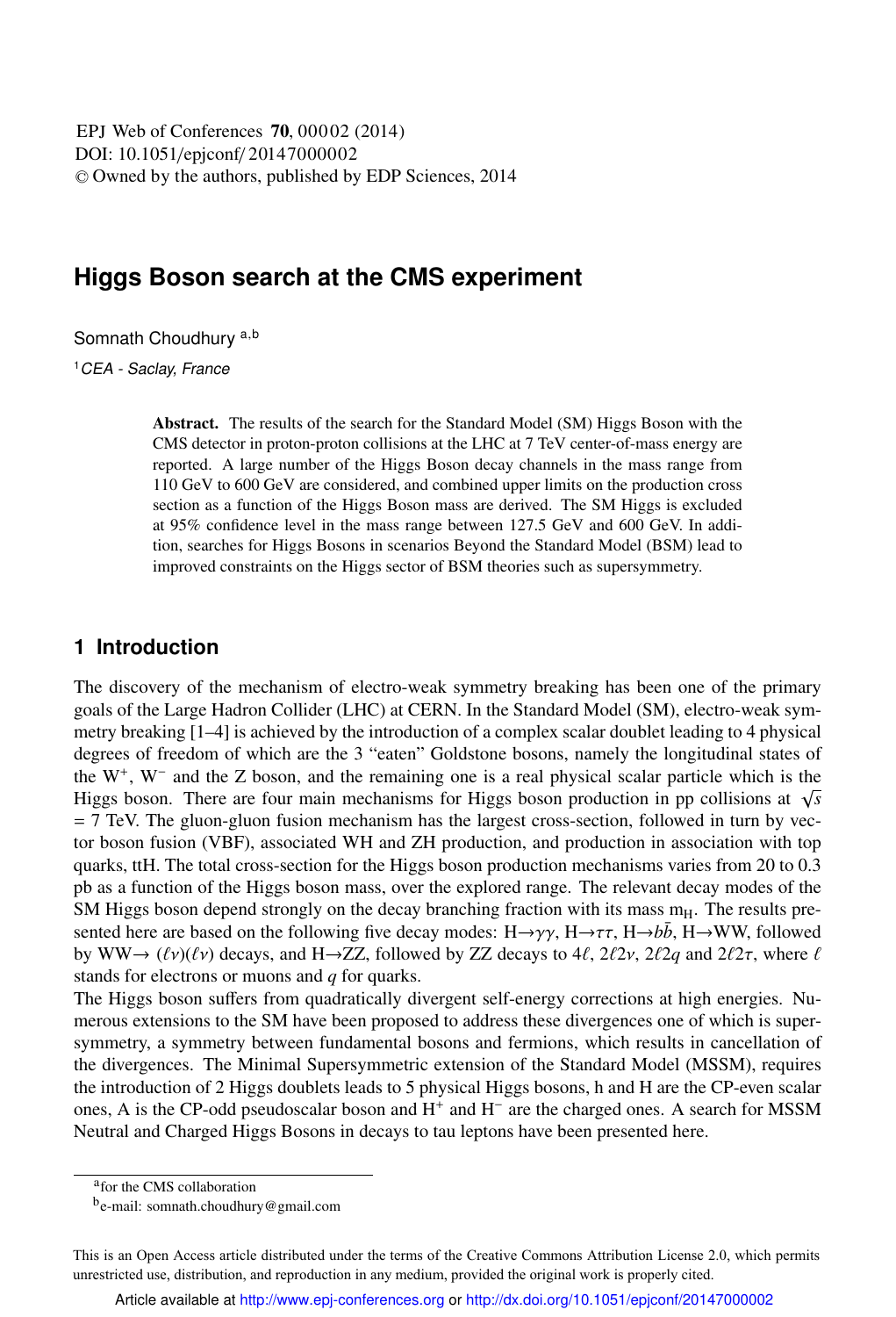The SM Higgs boson search presented here uses 7 TeV proton-proton collision data collected by the CMS detector [5] at the LHC corresponding to an integrated luminosity ranging from 4.6 to 4.8 fb<sup>-1</sup> depending on the search channel. The search for MSSM neutral and charged Higgs bosons is based on 4.6 fb<sup>-1</sup> and up to 2.3 fb<sup>-1</sup> of 7 TeV pp collision data respectively. The CMS detector consists of a barrel assembly and two end-caps, comprising, in successive layers outwards from the collision region, the silicon pixel and strip tracker, the lead tungstate crystal electromagnetic calorimeter, the brass/scintillator hadron calorimeter, the superconducting solenoid, and gas-ionization chambers embedded in the steel return yoke for the detection of muons.

# **2 Standard Model Higgs**

For a given Higgs boson mass hypothesis, the search sensitivity depends on the Higgs boson production cross section and decay branching fraction into the chosen final state, the signal selection efficiency, the Higgs boson mass resolution, and the level of standard model backgrounds with the same or a similar final state. In the low-mass range, the  $b\bar{b}$  and  $\tau\tau$  decay modes suffer from large backgrounds, which reduces the search sensitivity in these channels. For a low mass Higgs boson around 120 GeV, the best sensitivity is achieved in the  $\gamma\gamma$  decay mode, which has a very small branching fraction, but manageable background. In the mass range 120-200 GeV, the best sensitivity is achieved in the H  $\rightarrow$  WW channel. At higher masses, the H  $\rightarrow$  ZZ branching fraction is large and the searches for H  $\rightarrow ZZ \rightarrow 4\ell$  and H  $\rightarrow ZZ \rightarrow 2\ell 2\nu$  provide the best sensitivity. Among all decay modes, the  $H \to \gamma \gamma$  and  $H \to ZZ \to 4\ell$  channels play a special role as they provide an excellent mass resolution for the reconstructed diphoton and four-lepton final states, respectively. A search for the Standard Model Higgs boson is performed in the decay channels H $\rightarrow \gamma \gamma$  [6, 7], H $\rightarrow \tau \tau$  [9], H $\rightarrow b\bar{b}$  [11], H→WW [14] and H→ZZ [12, 13] covering the mass range of 110 to 600 GeV. A combined result [18] of all the search channels considered using the CLs method [15–17] has also been presented.

## **2.1**  $H \rightarrow \gamma \gamma$

The Higgs boson branching ratio for the decay into two photons is approximately  $2\times10^{-3}$  between 110 and 150 GeV.The diphoton mass resolution is excellent, between 1 and 2% and the signature in this channel is two high  $E_T$  isolated photons. In case of the VBF process there are two additional high  $p<sub>T</sub>$  jets that provide a further handle to discriminate the signal from the background. A signal in this channel would appear as a small and narrow peak above a large and smooth prompt di-photon background. A search is performed for a Higgs boson decaying into two photons. The analysis is done using a dataset recorded by the CMS experiment at the LHC from pp collisions at a centre-ofmass energy of 7 TeV, which corresponds to an integrated luminosity of 4.8 fb<sup>-1</sup>. To improve the sensitivity of the search, selected diphoton events are subdivided into classes according to indicators of mass resolution and signal-to-background ratio. Five mutually exclusive event classes are defined as shown in Figure 1: four in terms of the pseudorapidity and the shower shapes of the photons, and a fifth class into which are put all events containing a pair of jets passing selection requirements which are designed to select Higgs bosons produced by the vector boson fusion process. Two photon classifiers are used: the minimum value of a variable  $R_9$  of the two photons,  $R_9^{min}$ , and the maximum pseudorapidity (absolute value) of the two photons, giving four classes based on photon properties. The variable  $R_9$  is defined as the energy sum of  $3x3$  crystals centred on the most energetic crystal in the supercluster divided by the energy of the supercluster. Its value is used in the analysis to identify photons undergoing conversion. The class boundary values for  $R_9$  and pseudorapidity are the same as those used to categorize photon candidates for the photon identification cuts. These photon classifiers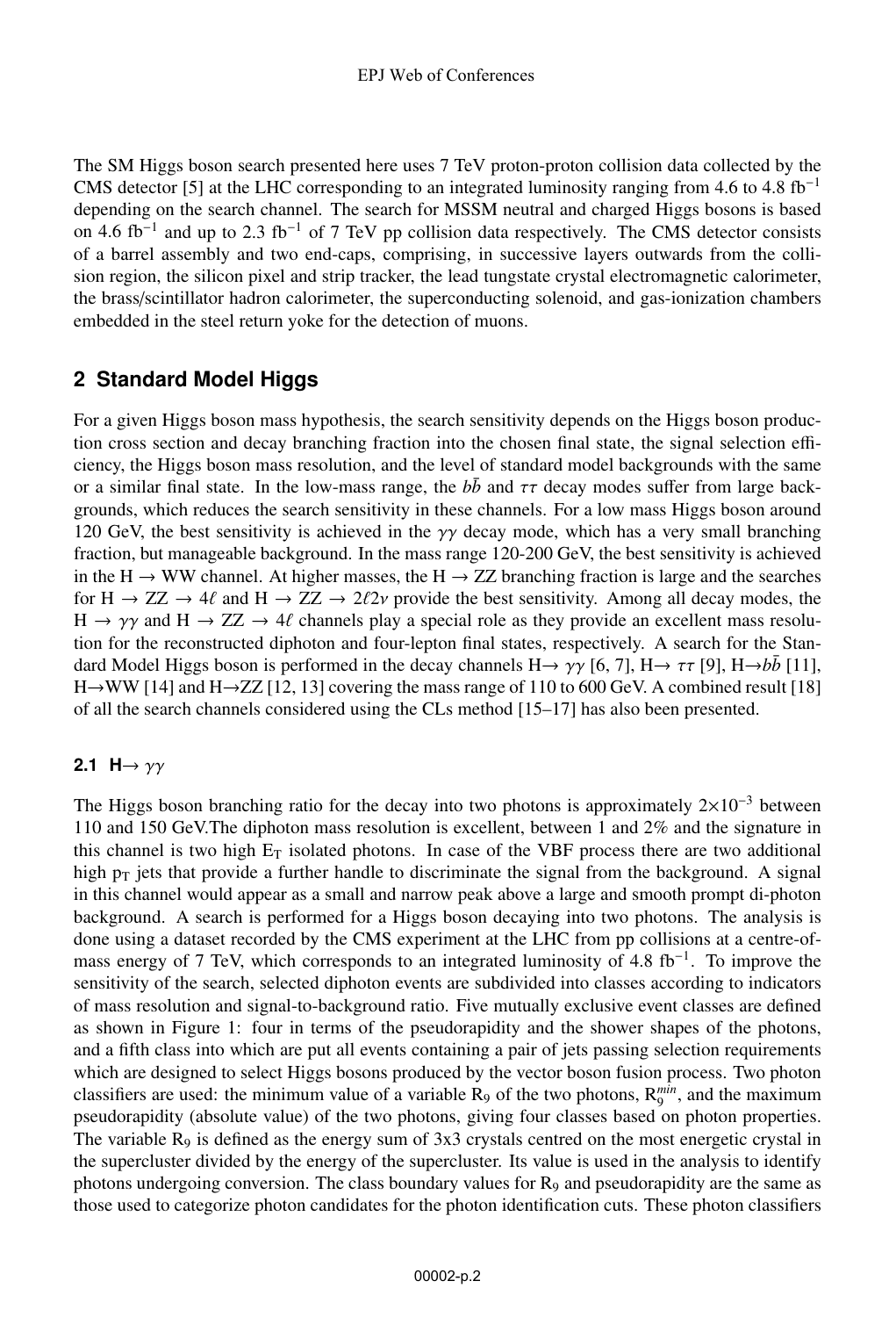

Figure 1. Background model fit to the m<sub>γγ</sub> distribution for the five event classes, together with a simulated signal  $(m_H = 120 \text{ GeV})$ . The magnitude of the simulated signal is what would be expected if its cross section were twice the SM expectation. The sum of the event classes together with the sum of the five fits is also shown.

are effective in separating diphotons whose mass is reconstructed with good resolution from those whose mass is less well measured and in separating events for which the signal-to-background probability is higher from those for which it is lower. A further class of events includes any event passing a dijet tag defined to select Higgs bosons produced by the VBF process. Events in which a Higgs boson is produced by VBF have two forward jets, originating from the two scattered quarks. Higgs bosons produced by this mechanism have a harder transverse momentum spectrum than those produced by the gluon-gluon fusion process or the photon pairs produced by the background processes. By using a dijet tag it is possible to define a small class of events which have an expected signal-to-background ratio more than an order of magnitude greater than events in the four inclusive classes defined by photon properties. The additional classification of events into a dijet-tagged class improves the sensitivity of the analysis by about 10%.

The local p-value quantifies the probability for the background to produce a fluctuation at least as large as observed, and assumes that the relative signal strength between the event classes follows the Monte Carlo (MC) signal model for the standard model Higgs boson. The local p-value for the cutbased approach [6] corresponding to the largest upwards fluctuation of the observed limit, at 124 GeV, has been computed to be  $9.2 \times 10^{-4}$  (3.1  $\sigma$ ) in the asymptotic approximation, and  $1.5 \times 10^{-3}$  (3.0  $\sigma$ )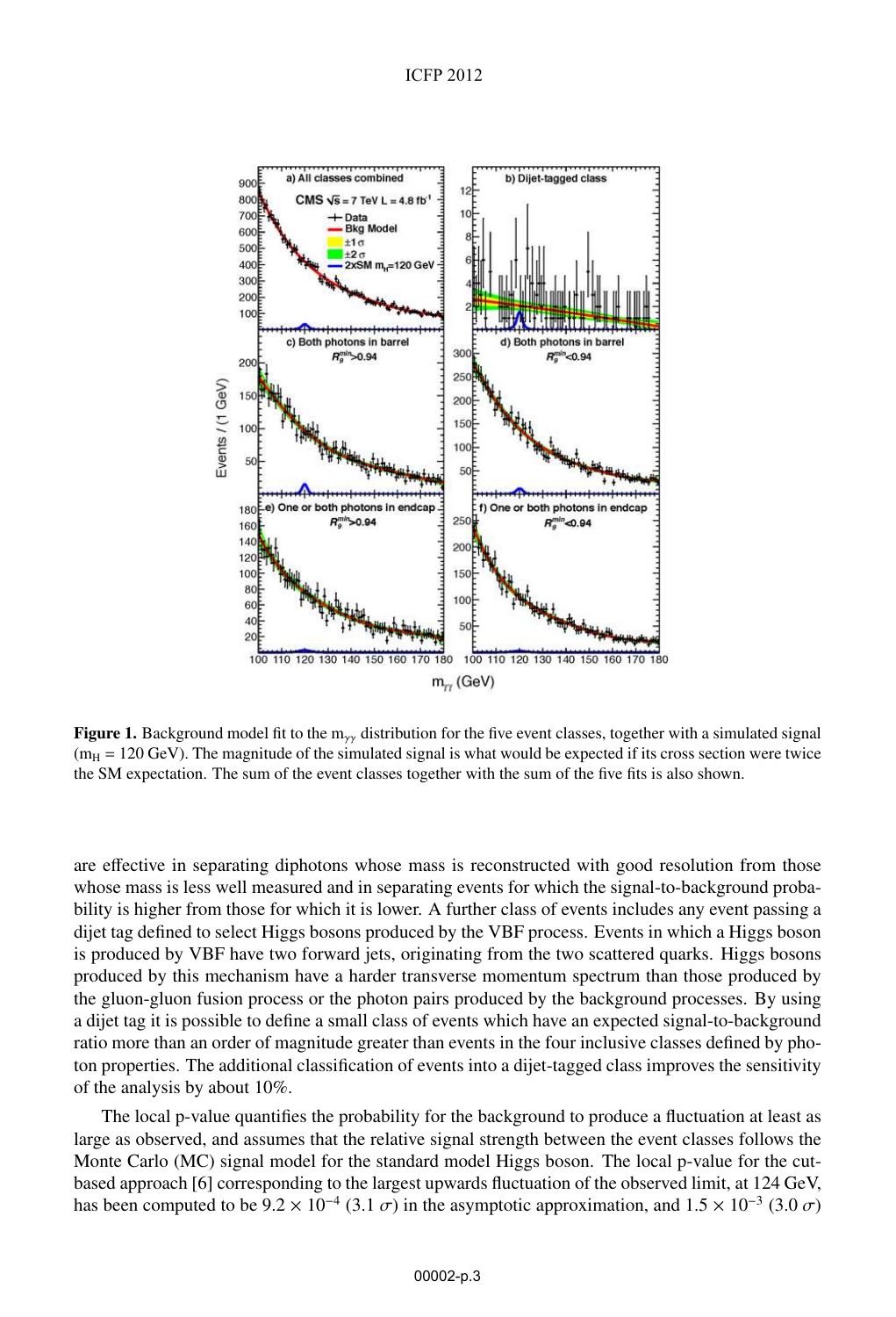

Figure 2. Background model fit to the m<sub>γγ</sub> distribution for the five event classes, together with a simulated signal  $(m_H = 120 \text{ GeV})$ . The magnitude of the simulated signal is what would be expected if its cross section were twice the SM expectation. The sum of the event classes together with the sum of the five fits is also shown.

when the calculation uses pseudo-data. The combined best fit signal strength, for a SM Higgs boson mass hypothesis of 124 GeV, is  $2.1 \pm 0.6$  times the SM Higgs boson cross section. Since a fluctuation of the background could occur at any point in the mass range, there is a look-elsewhere effect. When this is taken into account the probability, under the background only hypothesis, of observing a similar or larger excess in the full analysis mass range (110 < m<sub>H</sub> < 150 GeV) is  $3.9 \times 10^{-2}$ , corresponding to a global significance of 1.8  $\sigma$ . Limits are set on the cross section of the standard model Higgs boson decaying to two photons. The expected exclusion limit at 95% confidence level is between 1.4 and 2.4 times the standard model cross section in the mass range between 110 and 150 GeV. The analysis of the data excludes, at 95% confidence level, the standard model Higgs boson decaying into two photons in the mass range 128 to 132 GeV. The largest excess of events above the expected standard model background is observed for a Higgs boson mass hypothesis of 124 GeV with a local significance of 3.1  $\sigma$  for the cut-based analysis. The global significance of observing an excess with a local significance greater than 3.1  $\sigma$  anywhere in the search range 110-150 GeV is estimated to be  $1.8 \sigma$ .

CMS has employed multivariate analysis for this search [7] as a development over the cut-based analysis. The search using multivariate techniques improve the search sensitivity. The di-photon multivariate analysis is trained to distinguish  $H \rightarrow \gamma \gamma$  events from background and identify good resolution signal events weighting them by estimated mass resolution. The expected limit is improved 20% in terms of cross section. To improve the sensitivity of the search, selected diphoton events are subdivided into classes according to the output value of a diphoton Boosted Decision Tree (BDT) which is designed to have the following properties:

1) it classifies events with signal-like kinematic characteristics with a high score,

2) it classifies good diphoton mass resolution events with a high score,

3) it classifies events with a high score from the photon identification BDT with a high score,

4) it should be mass independent, it should not select events according to the invariant mass.

Five mutually exclusive event classes are defined, four defined by the diphoton BDT output based on the signal to background ratio and mass resolution, and a fifth class into which are put all events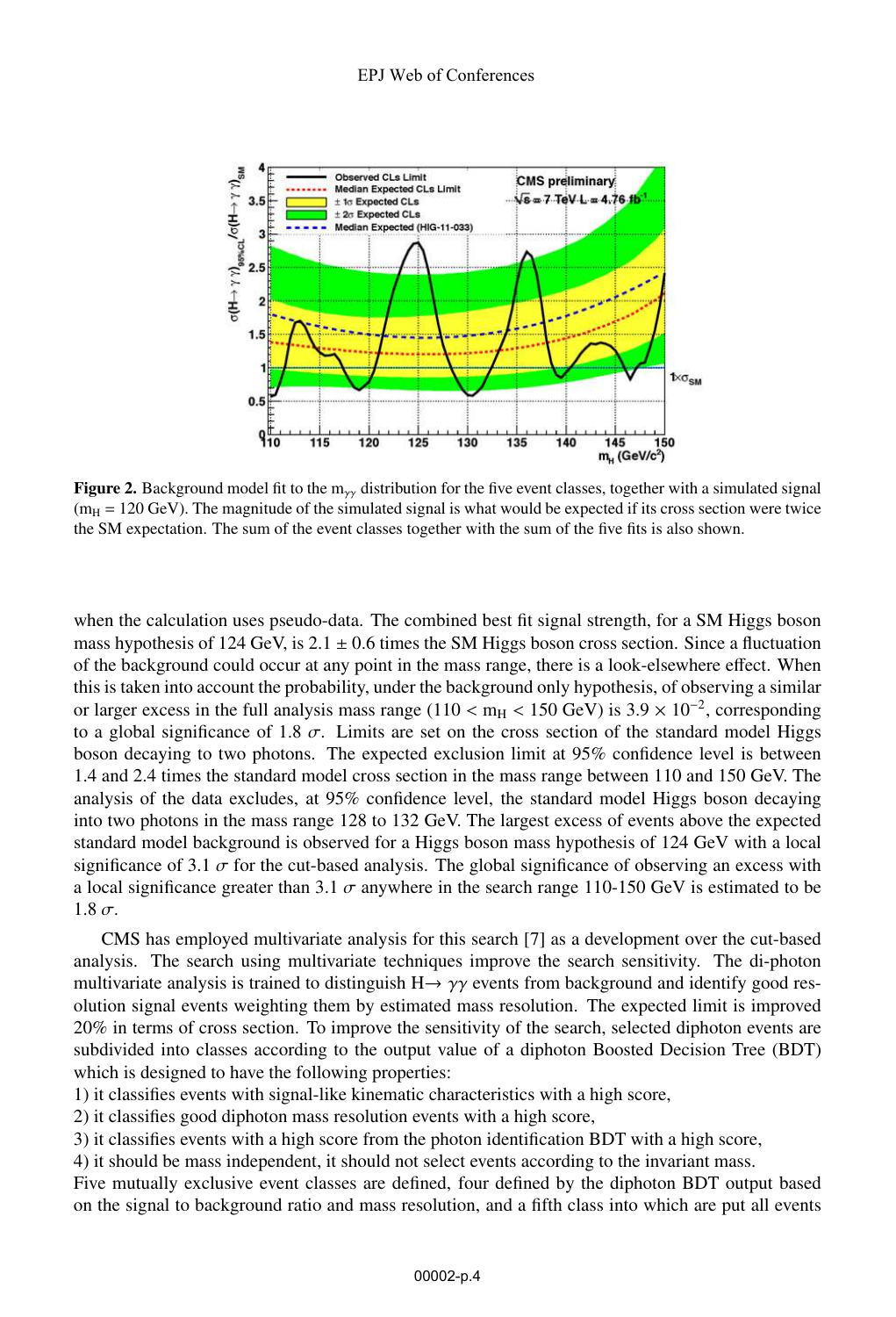#### ICFP 2012

containing a pair of jets passing selection requirements which are designed to select Higgs bosons produced by the vector boson fusion process. The background model is obtained by fitting polynomials of order between 3 and 5 to the observed diphoton mass distributions in each of the five event classes.

Limits are set on the cross section of a standard model Higgs boson decaying to two photons as shown in Figure 2. The expected exclusion limit at 95% confidence level is between 1.2 and 2.1 times the standard model cross section in the mass range 110-150 GeV. The observed limit excludes at 95% confidence level a standard model Higgs boson decaying into two photons in the mass ranges 110.0- 111.0, 117.5-120.5, 128.5-132.5, 139.0-140.5 and 146.0-147.5 GeV. The largest excess of events over the expected background is observed around 125 GeV. Taking into account the look-elsewhere effect in the search range 110-150 GeV the excess has a global significance of 1.6 standard deviations. More data is required to ascertain the origin of this excess at 125 GeV.

### 2.2  $H \rightarrow \tau \tau$

The H $\rightarrow \tau \tau$  search [9] is performed using the final-state signatures e $\mu$ , e $\tau_h$  and  $\mu \tau_h$ , where electrons and muons arise from leptonic  $\tau$ -decays and  $\tau_h$  denotes hadronic tau lepton decays. Each of these three categories is further divided into three exclusive sub-categories according to the nature of the associated jets in the event. The gluon-fusion production mechanism has the largest production cross section. However, in the mass region of interest, background from Drell–Yan production of tau pairs overwhelms the expected Higgs boson signal. This search therefore relies upon the signature of Higgs bosons produced via vector boson fusion (VBF) or in association with a high- $p<sub>T</sub>$  jet. In the former case, the distinct topology of two jets with a large rapidity separation greatly reduces the background. In the latter, requiring a high- $p<sub>T</sub>$  jet both suppresses background, and improves the measurement of the tau-pair invariant mass. The search has been categorized into three groups:

•*VBF category:* At least two jets with  $p_T > 30$  GeV,  $|\Delta \eta_{ij}| > 4.0$ ,  $\eta_1 \cdot \eta_2 < 0$  and a dijet invariant mass  $m_{ij} > 400 \text{ GeV}$ , with no other jet with  $p_T > 30 \text{ GeV}$  in the rapidity region between the two jets. •*Boosted category:* One jet with  $p_T > 150$  GeV, and, in the e $\mu$  channel, no b-tagged jet with  $p_T > 20$ GeV.

•*0/1 Jet category:* No more than one jet with  $p_T > 30$  GeV, and if such a jet is present, it must have  $p_T < 150$  GeV.

To distinguish the Higgs boson signal from the background, the tau-pair mass is reconstructed using a maximum likelihood technique. The algorithm estimates the original momentum components of the two taus by maximizing a likelihood with respect to free parameters corresponding to the missing neutrino momenta, subject to kinematic constraints. Other terms in the likelihood take into account the tau-decay phase space and the probability density in the tau transverse momentum, parametrized as a function of the tau-pair mass. This algorithm yields a tau-pair mass with a mean consistent with the true value, and distribution with a nearly Gaussian shape. The standard deviation of the mass resolution is estimated to be 21% at a Higgs boson mass of 130 GeV, compared with 24% for the (non-Gaussian) distribution of the invariant mass spectrum reconstructed from the visible tau-decay products in the inclusive selection. The resolution improves to 15% in the boosted and VBF categories where the Higgs boson is produced with significant transverse momentum.

In each of these nine categories a search is performed for a broad excess in the reconstructed di-tau invariant mass distribution. The largest source of irreducible background is  $Z \rightarrow \tau \tau$  which is estimated using an observed sample of  $Z \rightarrow \mu\mu$  events, where the reconstructed muons are replaced by the reconstructed particles from simulated tau decays, a procedure called "embedding". The normalization for this process is determined from the measurement of the CMS measured cross section [10]. The reducible backgrounds (W + jets, multijet production,  $Z \rightarrow ee$ ) are also evaluated from control samples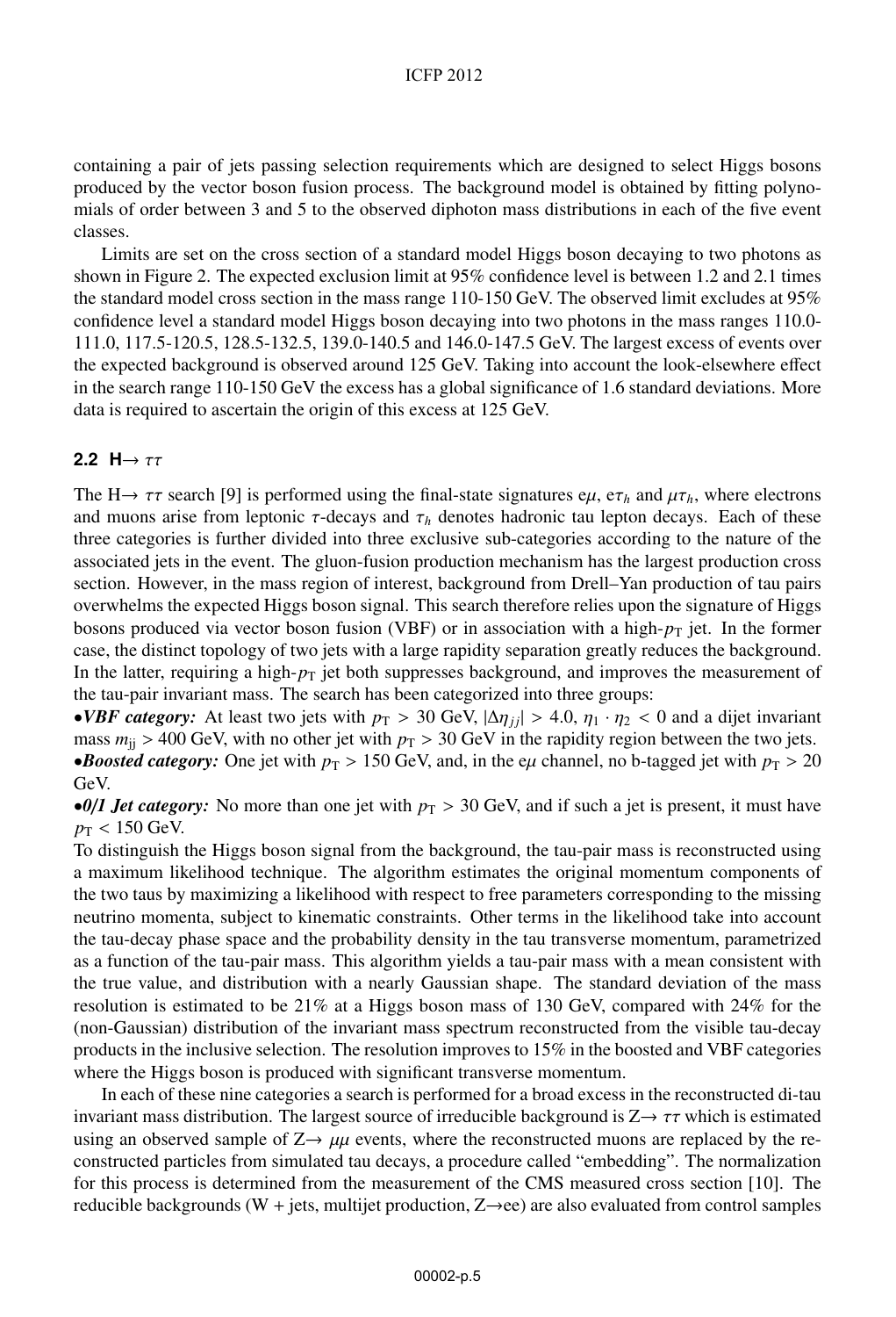

Figure 3. The expected one- and two-standard-deviation ranges and observed 95% CL upper limits on cross section normalized to the SM expectation as a function of the Higgs boson mass  $m_H$ .

in data. The QCD multijet background is evaluated using the ratio of opposite-sign (OS) to same-sign (SS) di-tau events and relaxed lepton isolation after an estimate of the W + jets background using the high transverse mass  $(m_T^{\ell E_T^{\text{miss}}})$  side-band W boson enriched region and extrapolating it to the signal region. The Z + jets background is evaluated from fake rate and OS/SS ratio with the shape from simulation. The top pair produced events and diboson contribution is estimated using simulation.

No excess of events is observed in the tau-pair invariant-mass spectrum. For a standard model Higgs boson in the mass range of 110-145 GeV upper limits at 95% confidence level (CL) on the production cross section are determined as seen in Figure 3. We exclude a Higgs boson with mass  $m_H$ = 115 GeV with a production cross section 3.2 times of that predicted by the standard model.

## 2.3 H $\rightarrow b\bar{b}$

At the LHC the main SM Higgs boson production mechanism is gluon fusion, with a cross section of 17 pb for Higgs boson mass  $m_H = 120$  GeV. However, in this production mode, the detection of the H to *bb* decay is considered nearly impossible due to overwhelming dijet production expected from quantum-chromodynamic (QCD) interactions. The same holds true for the next most copious production mode, through vector-boson fusion, with a cross section of 1.3 pb. Processes in which a low-mass Higgs boson is produced in association with a vector boson have cross sections of 0.66 pb and 0.36 pb for WH and ZH, respectively. A search for the standard model Higgs boson (H) decaying to a pair of bottom quarks [11] when produced in association with weak vector bosons (V) is reported for the following modes: W( $\mu\nu$ )H, W(ev)H, Z( $\mu\mu$ )H, Z(ee)H and Z( $\nu\nu$ )H. The search is performed in a data sample corresponding to an integrated luminosity of 4.7 fb<sup>-1</sup>, recorded by the CMS detector in proton-proton collisions at the LHC with a center-of-mass energy of 7 TeV. The background processes to VH production are vector-boson  $+$  jets,  $t\bar{t}$ , single-top, dibosons (VV) and QCD multijet production. The event selection for the BDT analysis is based first on the kinematic reconstruction of the vector bosons and the Higgs boson decay into two b-tagged jets. Backgrounds are then substantially reduced by requiring a significant boost in the  $p<sub>T</sub>$  of the vector boson and the Higgs boson. The boost requirements in the Z( $\ell\ell$ )H and WH analyses are  $p_T > 100$  GeV and  $p_T > 150$ GeV, respectively. The corresponding efficiencies for signal events are approximately 25% and 10%.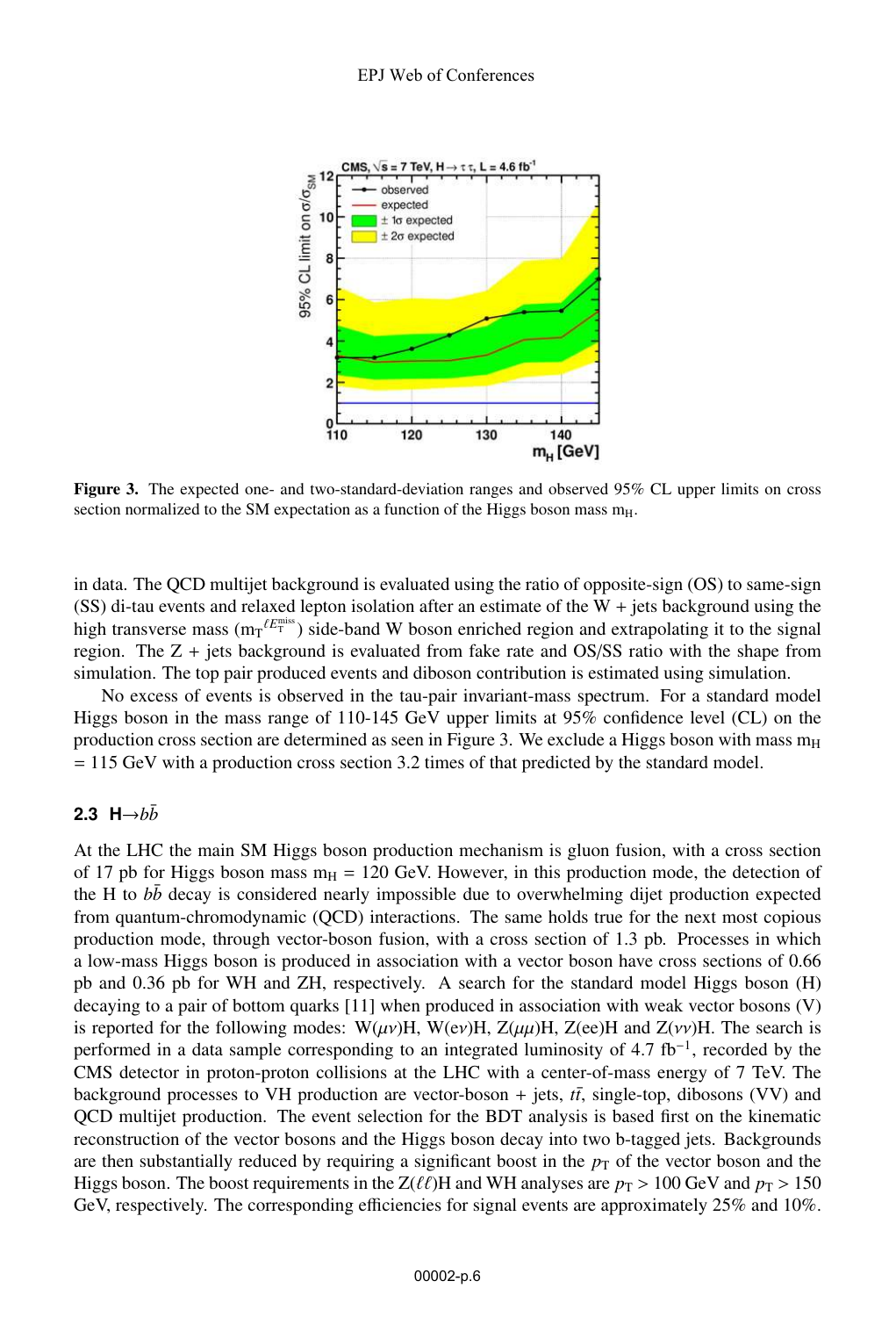

Figure 4. Expected and observed 95% CL upper limits on the product of the VH production cross section times the H to bb branching ratio, with respect to the expectations for a standard model Higgs boson, for the BDT analysis. Shown are the median expected limit (dashed), one- (green) and two-sigma (yellow) bands, and the observed limits (solid with points).

For the  $Z(\nu\nu)$ H analysis the boost requirement is  $p_T > 160$  GeV. Appropriate control regions that are orthogonal to the signal region are identified in data and used to adjust the Monte Carlo simulation normalization for the most important background processes:  $W + jets$  and  $Z + jets$  (with light- and heavy-flavor jets), and top production.

No significant excess of events above the expectation from background is observed. Upper limits on the VH production cross section times the H to  $b\bar{b}$  branching ratio, with respect to the expectations for a standard model Higgs boson, are derived for a Higgs boson in the mass range 110 to 135 GeV and is shown in Fig. 4. In this range, the observed 95% confidence level upper limits vary from 3.4 to 7.5 times the standard model prediction; the corresponding expected limits vary from 2.7 to 6.7 times the standard model prediction. The limits are based on the observed event count and background estimate in signal-enriched regions defined by the output discriminant of a boosted-decision-tree algorithm (BDT analysis). As a cross-check, limits are also derived from the observed event count in the invariant mass distribution of  $H\rightarrow b\bar{b}$  candidates (m(jj) analysis).

### **2.4 H**→**ZZ**

The  $H \rightarrow ZZ \rightarrow 4\ell$  channel [12] is the cleanest channel and it is often referred to as the "golden channel". The signal consists of four isolated leptons providing a very clean signature, characterized by four isolated leptons with appropriate flavour and charge combinations, so that one of the two pairs can be required not to be on-shell. The Higgs boson branching ratio for this channel is rather small, approximately one per mille at high mass and even lower for masses below  $2\times m_W$  but the background is very small, consisting mainly of irreducible continuum  $ZZ$  production and to a lesser extent,  $Z +$ jets and especially Zbb. The four-lepton invariant mass resolution is excellent and ranges between 1 and 2%. The  $p<sub>T</sub>$  of the lower  $p<sub>T</sub>$  leptons is rather small and one of the most important features of the analysis is the achievement of a very high lepton efficiency down to very low  $p<sub>T</sub>$ . A search for a Higgs boson in the four-lepton decay channel H→ZZ, with each Z boson decaying to an electron or muon pair, is reported. The search covers Higgs boson mass hypotheses in the range  $110 < m_H <$ 600 GeV. The analysis uses data corresponding to an integrated luminosity of 4.7 fb−<sup>1</sup> recorded by the CMS detector in pp collisions at  $\sqrt{s}$  = 7 TeV from the LHC. Seventy-two events are observed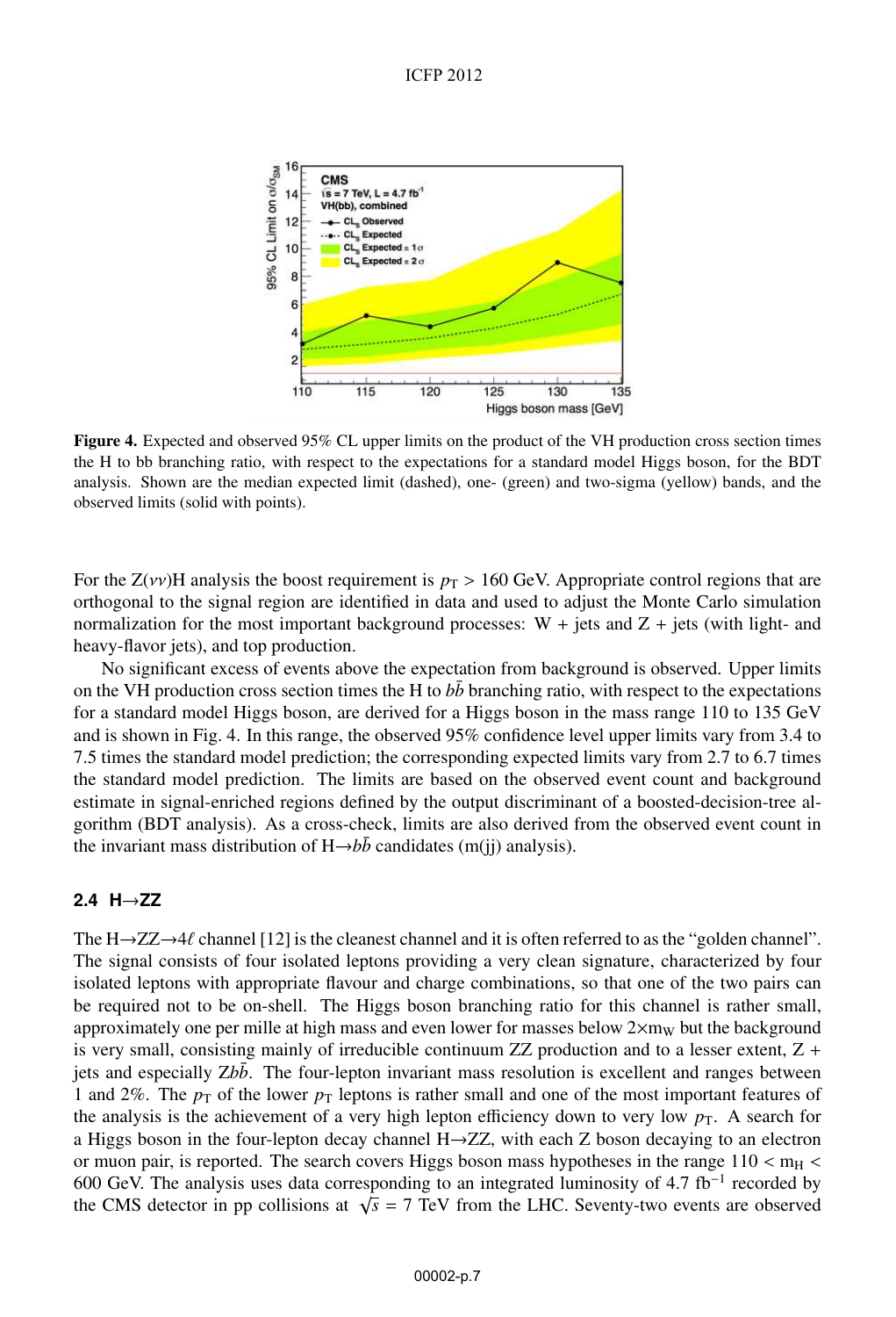

#### EPJ Web of Conferences

Figure 5. (Left) Distribution of the four-lepton reconstructed mass for the baseline selection in the sum of the 4*l* channels. Points represent the data, shaded histograms represent the signal and background expectations. The samples correspond to an integrated luminosity of  $L = 4.7$  fb<sup>-1</sup>. (Right) The mean expected and the observed upper limits at 95% CL on  $\sigma$ (pp $\rightarrow$ H + X) × BR(ZZ $\rightarrow$ 4 $\ell$ ) for a Higgs boson in the mass range 110-600 GeV, the limits are calculated relative to their expected SM Higgs boson prediction, for an integrated luminosity of 4.7 fb−<sup>1</sup> using the CLs approach. The expected ratios for the SM is presented. The results are obtained using a shape analysis method.

with four-lepton invariant mass  $m_{4}$  > 100 GeV (with thirteen below 160 GeV), while 67.1  $\pm$  6.0 (9.5)  $\pm$  1.3) events are expected from background. The four-lepton mass distribution is consistent with the expectation of standard model background production of ZZ pairs. Upper limits at 95% confidence level exclude the standard model Higgs boson in the ranges 134-158 GeV, 180-305 GeV, and 340-465 GeV. Small excesses of events are observed around masses of 119.5, 126, and 320 GeV as seen in Figure 5, making the observed limits weaker than expected in the absence of a signal. The largest excess is observed at 119.5 GeV, that corresponds to a local significance of  $2.5\sigma$ .

A search for the Standard Model Higgs boson in the H $\rightarrow$ ZZ $\rightarrow$ 2 $\ell$ 2 $\nu$  decay channel [13], where  $\ell$  $= e$  or  $\mu$ , in pp collisions at  $\sqrt{s} = 7$  TeV with 4.6 fb<sup>-1</sup> of data, has been performed to explore the high mass search range. The final state of this analysis is identified as a same-flavour, opposite-charge high- $p_T$  lepton pair consistent with the Z boson mass, and large missing energy due to neutrinos. The WW and ZZ backgrounds that contaminate the signal region are estimated from control regions with opposite-flavour lepton pairs, while the Z+jets one, which depends on the missing energy reconstruction in the detector, is modeled by kinematically reweighting a  $\gamma$ +jets sample. No significant excess has been observed above the background expectation, and upper limits have been set on the Higgs boson production cross section. The presence of the standard model Higgs boson in the high mass range of 270–440 GeV has been excluded at 95% confidence level.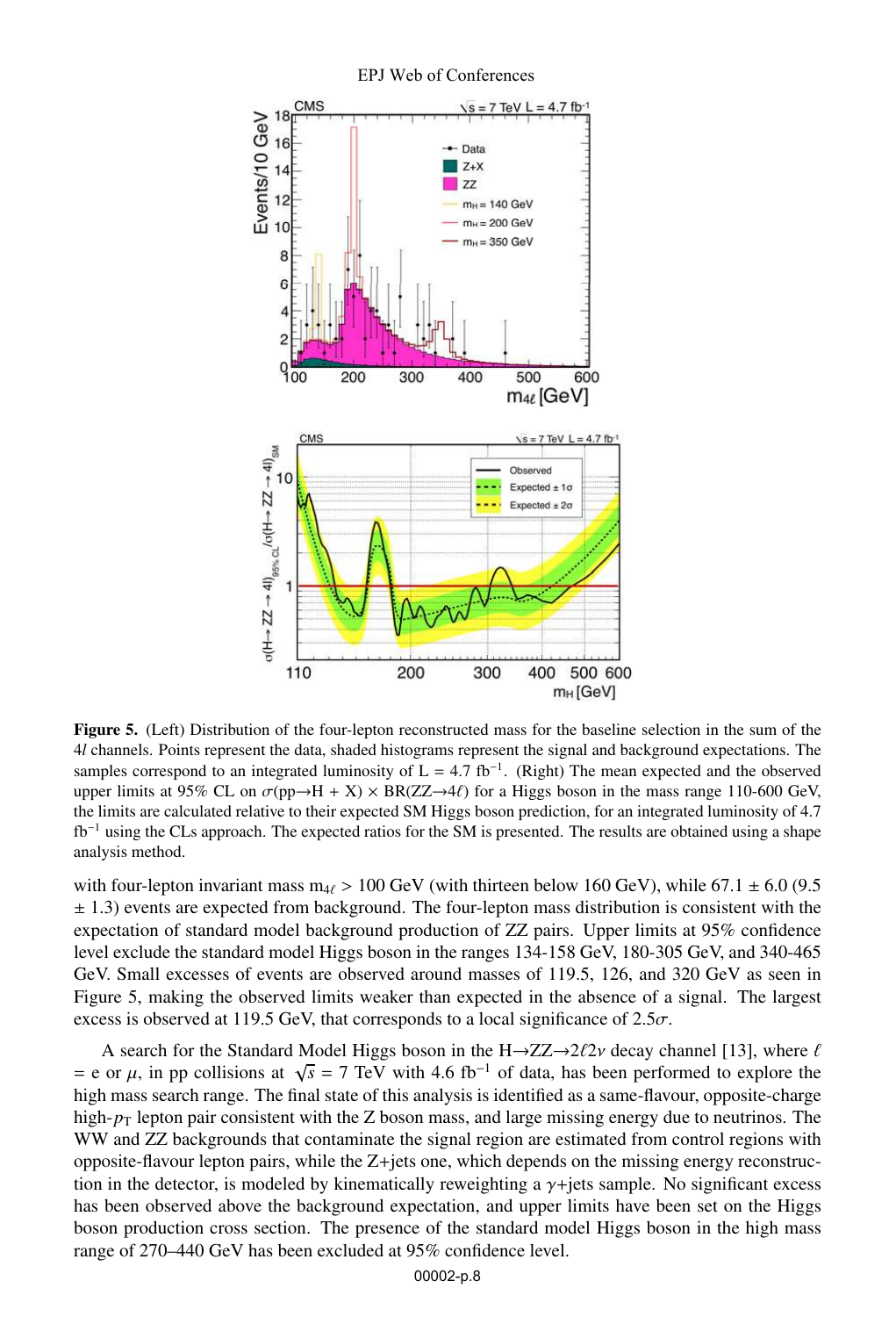### **2.5 H**→**WW**

A search for a Higgs boson decaying to a pair of W bosons in the CMS detector has been presented. The H $\rightarrow$ WW $\rightarrow$ 2 $\ell$ 2 $\nu$  channel [14] is sensitive from around 120 GeV up to 600 GeV. The signature is two isolated high  $p<sub>T</sub>$  leptons and the presence of significant missing transverse energy (MET). The Higgs mass resolution is of the order of 20%. The main backgrounds in this channel are irreducible WW production, Z+jets, WZ, ZZ and W+jets. Since the Higgs boson is a scalar and due to the V-A structure of the W decay, the two charged leptons tend to be aligned. This favours a small difference in azimuthal angle  $\Delta \phi_{\ell\ell}$  and provides a handle to discriminate the signal from the irreducible background. Events are classified according the exclusive jet multiplicity: 0, 1 and 2. To enhance the sensitivity to a Higgs boson signal, two different analyses are performed in the 0-jet and 1-jet categories, the first exploiting a cut-based approach and the second making use of multivariate technique. The analysis of events with 0 and 1 jet is optimized for  $gg \rightarrow H \rightarrow WW$ , while the one for events with 2 jets is optimized for Vector Boson Fusion (VBF) *qq* →H→WW. The cut and count approach and multivariate (Boosted Decision Tree - BDT) analysis is performed, optimized for each Higgs boson mass point. In the cut-based approach extra requirements set to maximize the expected exclusion limit for a SM Higgs boson are placed on the transverse momenta of the leading  $(p_T^{\ell, max})$  and the trailing leptons ( $p_T^{\ell,min}$ ), the dilepton mass (m<sub> $\ell\ell$ </sub>), the transverse Higgs boson mass (m<sub>T</sub>( $\ell\ell E_T^{miss}$ )) and  $\Delta\phi_{\ell\ell}$ . In the multivariate approach a boosted decision tree (BDT) is trained for each Higgs boson mass hypothesis and jet category. In addition to the W<sup>+</sup>W<sup>−</sup> selection requirements, a loose selection on the dilepton mass and on the Higgs transverse mass is applied to enhance the signal-to-background ratio. The multivariate technique uses the following additional variables compared to the cut-based analysis: distance between the 2 leptons in  $\eta - \phi$  space, the transverse mass of both lepton-E<sup>miss</sup> pairs; and the lepton flavors. The BDT training is performed using H→W<sup>+</sup>W<sup>−</sup> as signal and W<sup>+</sup>W<sup>−</sup> continuum as background. The main backgrounds (W<sup>+</sup>W<sup>−</sup> , top, Drell Yan, W+jets) are estimated with data-driven techniques. The uncertainty on the background normalization represent the largest source of systematics of the analysis, together with the theoretical uncertainties on the Higgs boson cross section. No evidence of Higgs boson is found and the results are interpreted as an exclusion of a wide H mass range. With a multivariate shape analysis, the expected exclusion range at 95% CL is between 127 and 270 GeV for a Standard Model Higgs boson, while the observed one is [129-270] GeV at 95% CL using the CLs approach which has been shown in Figure 6. With the cut-based analysis, the expected exclusion range at 95% CL is between 129 and 236 GeV for a Standard Model Higgs boson, while the observed one is [132-238] GeV at 95% CL using the CLs approach. The excess of events observed for hypothesised Higgs boson masses at the low end of the explored range makes the observed limits weaker than the expected ones.

### **2.6 Combined Search**

The results of all the analyses for Higgs boson search have been combined with the frequentist CLs approach with profile likelihood test-statistics and log-normal treatment of nuisance parameters. Combined results are reported from searches for the standard model Higgs boson [18] in proton-proton collisions at  $\sqrt{s} = 7$  TeV in five Higgs boson decay modes:  $\gamma\gamma$ ,  $b\bar{b}$ ,  $\tau\tau$ , WW, and ZZ shown in Figure 7. The explored Higgs boson mass range is 110-600 GeV. The analysed data correspond to an integrated luminosity of 4.6-4.8 fb<sup>-1</sup>. The expected excluded mass range in the absence of the standard model Higgs boson is 114.5-543 GeV at 95% CL. The observed results exclude the standard model Higgs boson in the mass range 127.5-600 GeV at 95% CL, and in the mass range 129-525 GeV at 99% CL. An excess of events above the expected standard model background is observed at the low end of the explored mass range making the observed limits weaker than expected in the absence of a signal. The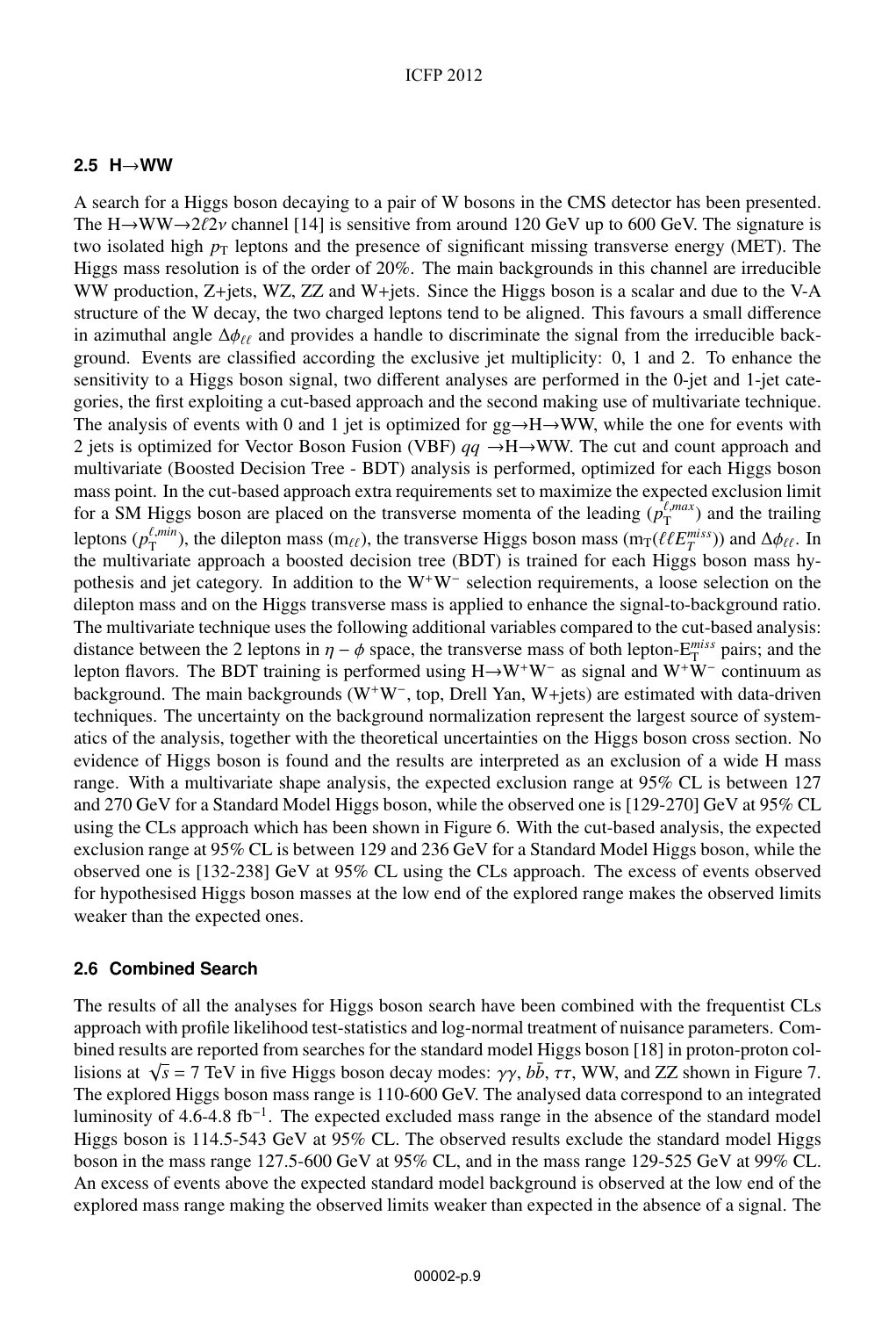

Figure 6. 95% expected and observed CL upper limits on the cross-section times branching ratio,  $\sigma_H \times BR(H \to W^+W^- \to 2\ell \nu)$ , relative to the SM value using cut-based (on the left) and multivariate (on the right) event selection computed using the CLs approach.

largest excess, with a local significance of 2.8  $\sigma$ , is observed for a Higgs boson mass hypothesis of 125 GeV. The global significance of observing an excess with a local significance greater than 2.8  $\sigma$ anywhere in the search range 110-600 (110-145) GeV is estimated to be 0.8  $\sigma$  (2.1  $\sigma$ ). More data is required to ascertain the origin of this excess.

# **3 Beyond SM Higgs**

A search for Higgs bosons in the minimal supersymmetric extension of the Standard Model (MSSM) has been presented for neutral and charged Higgs bosons. The decay mode considered for the search of neutral MSSM Higgs bosons [9] is to a pair of tau leptons with subsequent decays to the fully leptonic and semi-leptonic final states. For the charged Higgs boson search [19], the considered mass range is less than the top quark mass which is the search for light charged Higgs boson where the dominant decay mode is  $H^{\pm} \rightarrow \tau \nu$  with the assumption that the decay to  $\tau \nu$  has 100% branching ratio which is valid at high tan $\beta$  and has 100% decay to  $c\bar{s}$  at low tan $\beta$ .

## **3.1 Neutral MSSM Higgs**

The tau-pair decays of the neutral Higgs bosons, having a branching fraction of roughly 10%, serve as the best experimental signature for this search. The  $b\bar{b}$  mode, though it has a much larger branching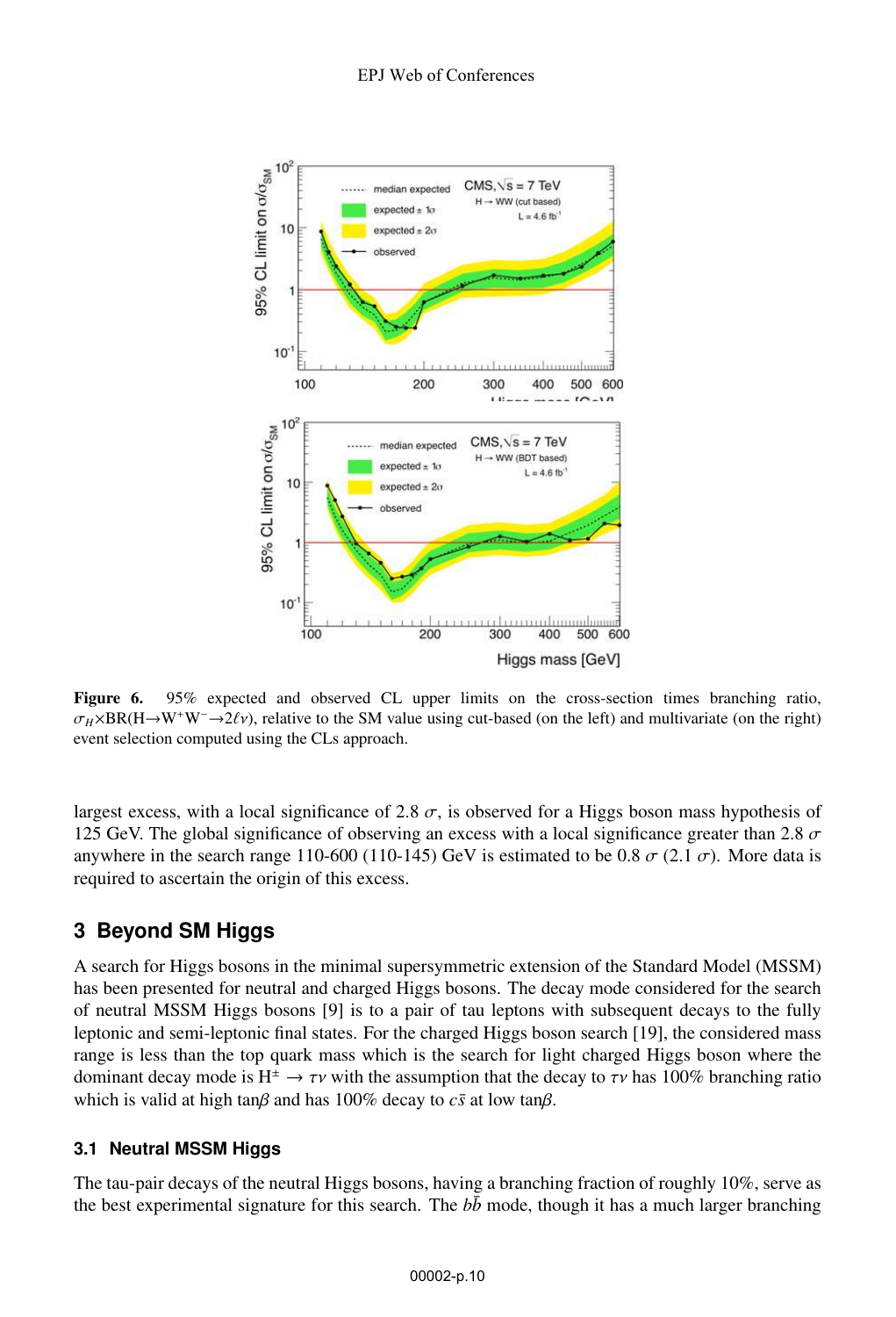

Figure 7. The 95% CL upper limits on the signal strength parameter  $\mu = \sigma/\sigma_{SM}$  for the SM Higgs boson hypothesis as function of the Higgs boson mass. The observed values are shown by the solid line. The dashed line indicates the expected median of results for the background only hypothesis, while the green (dark) and yellow (light) bands indicate the ranges that are expected to contain 68% and 95% of all observed excursions from the median. In the figure on the left limits are shown over the entire search range and in the figure on the right it has been zoomed to the low mass range.

fraction, suffers from an overwhelming background from multi-jet production. The analysis presented here makes use of particle flow technique which combines the information from all CMS subdetector systems to identify and reconstruct individual particles in the event, namely, muons, electrons, photons, and charged and neutral hadrons. The search is performed using the di-tau final-state signatures  $e\mu$ ,  $e\tau_h$  and  $\mu\tau_h$ , where electrons and muons arise from leptonic *τ*-decays and  $\tau_h$  denotes hadronic tau lepton decays. The hadronic decay modes [8] considered for the analysis are a single charged hadron, a charged hadron in association with neutral pion via the  $\rho(770)$  resonance and three charged hadrons via the  $a_1$  resonance. The data sample for the neutral MSSM Higgs boson search has been divided into b-tag and non b-tag categories to enhance the bbΦ coupling:

• b-Tag category: At most one jet with  $p_T > 30$  GeV and at least one b-tagged jet with  $p_T > 20$  GeV. • Non b-Tag category: At most one jet with  $p_T > 30$  GeV and no b-tagged jet with  $p_T > 20$  GeV.

The di-tau invariant mass spectrum [9] shows no evidence for a Higgs boson signal and hence 95% CL upper bound on the Higgs boson production cross-section times the branching fraction to tau pairs have been set. These limits are further interpreted in the MSSM parameter space on the  $m_A$ -tan $\beta$  plane as shown in Figure 8 in the maximal mixing scenario of the stop-top sector with a soft SUSY breaking mass of 1 TeV as the stop mass scale. It excludes a previously unexplored region now reaching as low as tan $\beta$  = 7.1 for mass of the pseudoscalar Higgs boson m<sub>A</sub> = 160 GeV.

### **3.2 Charged MSSM Higgs**

Results are presented on the search for a light charged Higgs boson ( $m_{H^{+}} < m_{top}$ ) [19] that can be produced in the decay of the top quark t $\rightarrow$ H<sup>+</sup>b and which, in turn, decays into  $\tau v$  in Figure 9. The analysed data set depending on the final state correspond to an integrated luminosity up to 2.3  $fb<sup>-1</sup>$ recorded in proton-proton collisions at  $\sqrt{s}$  = 7 TeV by the CMS experiment at the LHC. The search is sensitive to the decays of the top quark pairs  $t\bar{t} \to H^+W^-b\bar{b}$  and  $t\bar{t} \to H^+H^-b\bar{b}$ . Various final states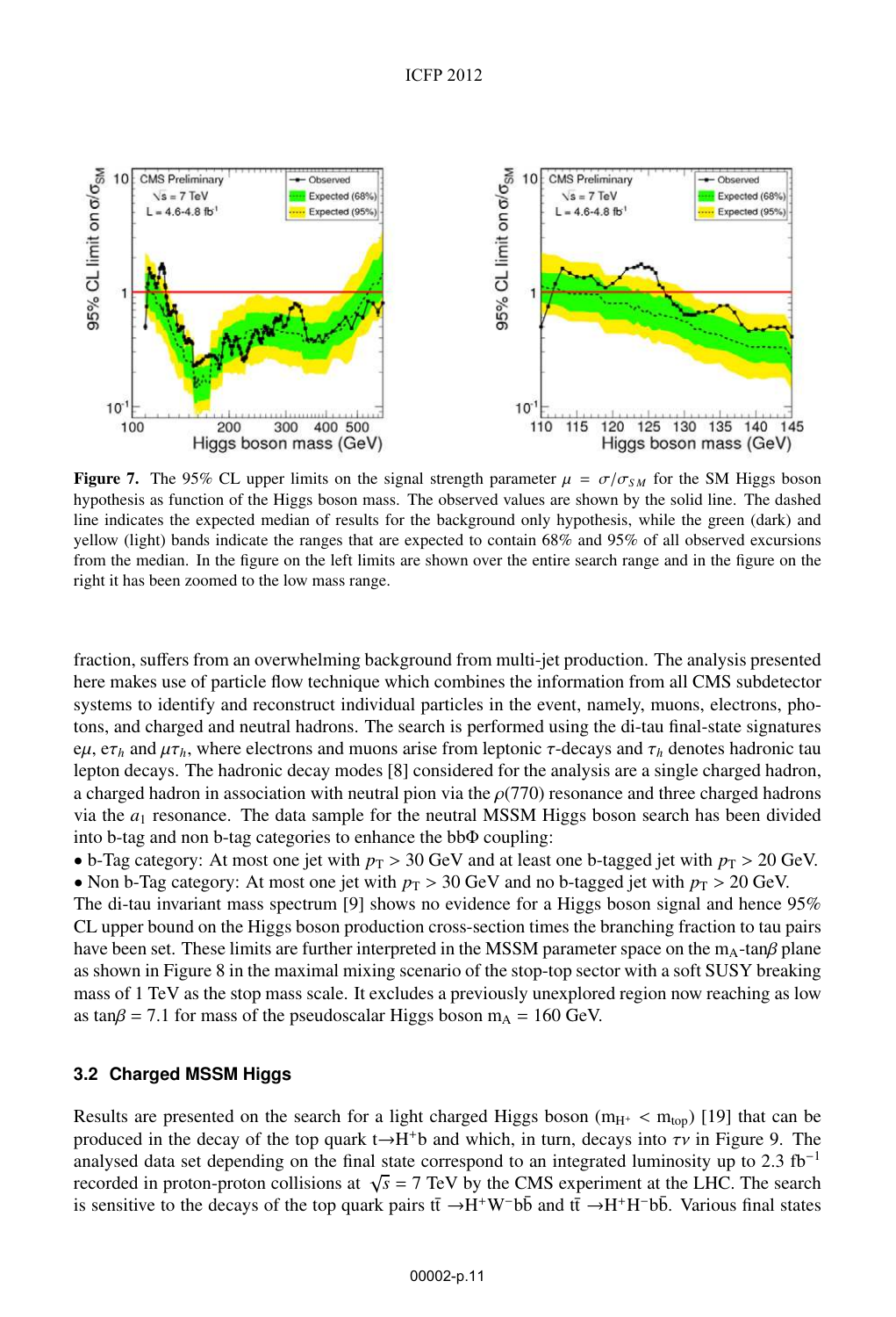

Figure 8. Region in the parameter space of tan $\beta$  versus m<sub>A</sub> excluded at 95% CL in the context of the MSSM maximal mixing scenario. The expected one- and two- standard deviation ranges and the observed 95% CL upper limits are shown together with the observed excluded region.



Figure 9. (Left) The upper limit on BR(t→H<sup>+</sup>b) as a function of m<sub>H<sup>+</sup></sub> obtained from combination of all final states. The  $\pm 1$  and  $\pm 2 \sigma$  bands around the expected limit are also shown. (Right) The exclusion region in the MSSM m<sub>H+</sub>-tan $\beta$  parameter space obtained for the MSSM m<sub>h</sub><sup>max</sup> scenario.

have been studied separately, all requiring presence of a tau lepton from  $H<sup>+</sup>$  decays, missing transverse energy and multiple jets. The fully hadronic mode comprising hadronic tau plus jets, lepton (electron or muon) + hadronic tau, and e- $\mu$  final state toplogies have been analysed and the upper limit 2-3% on the B(t $\rightarrow$ H<sup>+</sup>b) has been obtained for the charged Higgs boson mass interval 80 < m<sub>H<sup>+</sub></sup> < 160 GeV</sub> assuming  $Br(H^+ \rightarrow \tau^+\nu)=1$ .